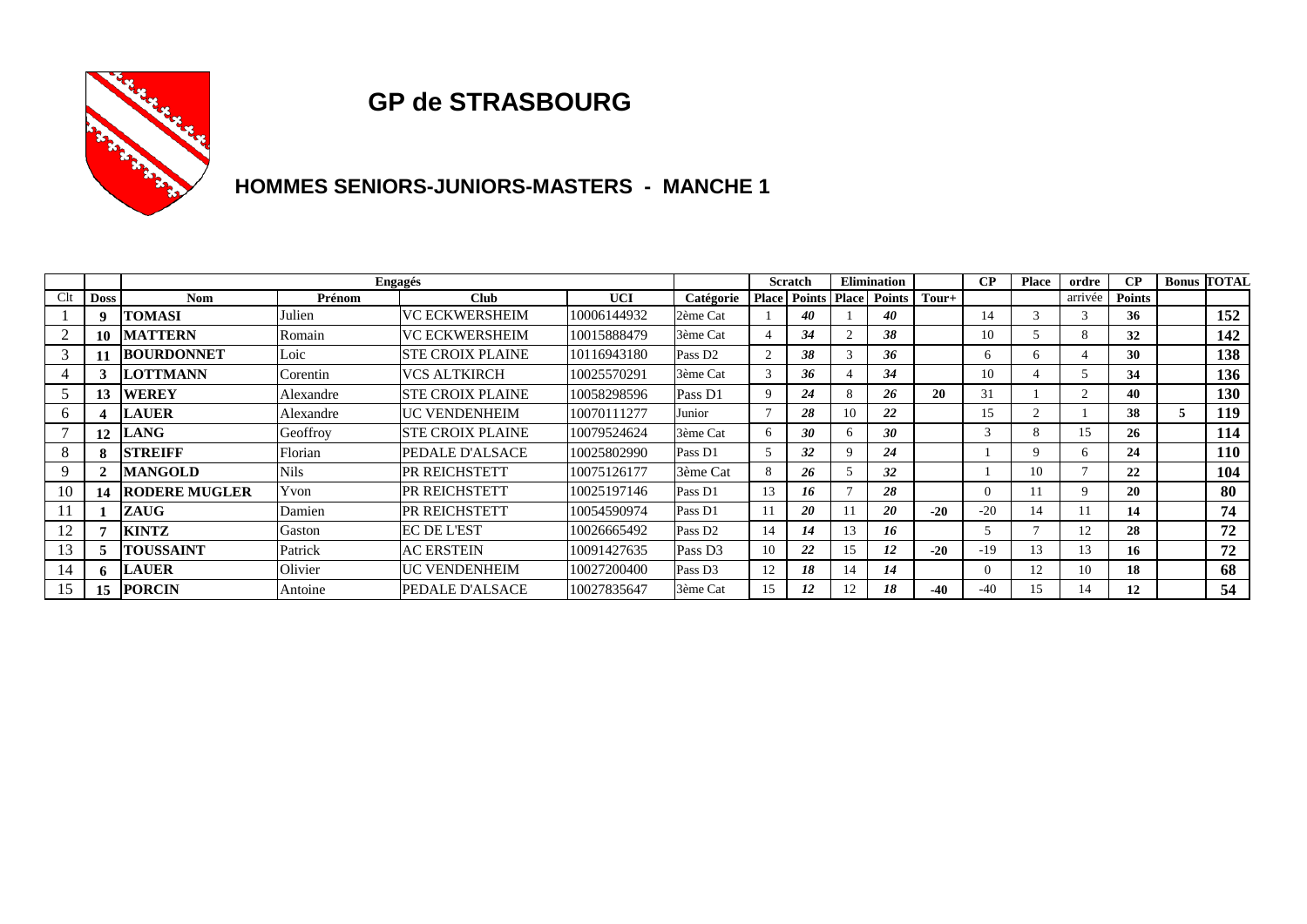

## **GP de STRASBOURG**

#### **CADETS - FEMMES SENIORES-JUNIORES - MANCHE 1**

|             | Engagés          |        |                        |             |             |                    | Scratch      |    | Elimination |                            | CР | <b>CP</b>     | <b>Bonus</b> |            |
|-------------|------------------|--------|------------------------|-------------|-------------|--------------------|--------------|----|-------------|----------------------------|----|---------------|--------------|------------|
| <b>Doss</b> | <b>Nom</b>       | Prénom | Club                   | <b>UCI</b>  | Licence     | Catégorie          | <b>Place</b> |    |             | <b>Points Place Points</b> |    | <b>Points</b> |              |            |
| 33          | <b>SCHWARTZ</b>  | Simon  | <b>VC ECKWERHEIM</b>   | 10072156860 | 46670160281 | <sup>1</sup> Cadet |              | 40 |             | 40                         |    | 38            |              | 118        |
| 21          | <b>SCHNEIDER</b> | Victor | <b>AS STEIGEOISE</b>   | 10069023748 | 46670600138 | Cadet              |              | 36 |             | 38                         |    | 40            |              | 114        |
| 21          | <b>RICHET</b>    | Maxime | <b>VC MONTBELLIARD</b> | 10066799234 | 42250120038 | Cadet              |              | 38 |             | 36                         |    | 36            |              | <b>110</b> |